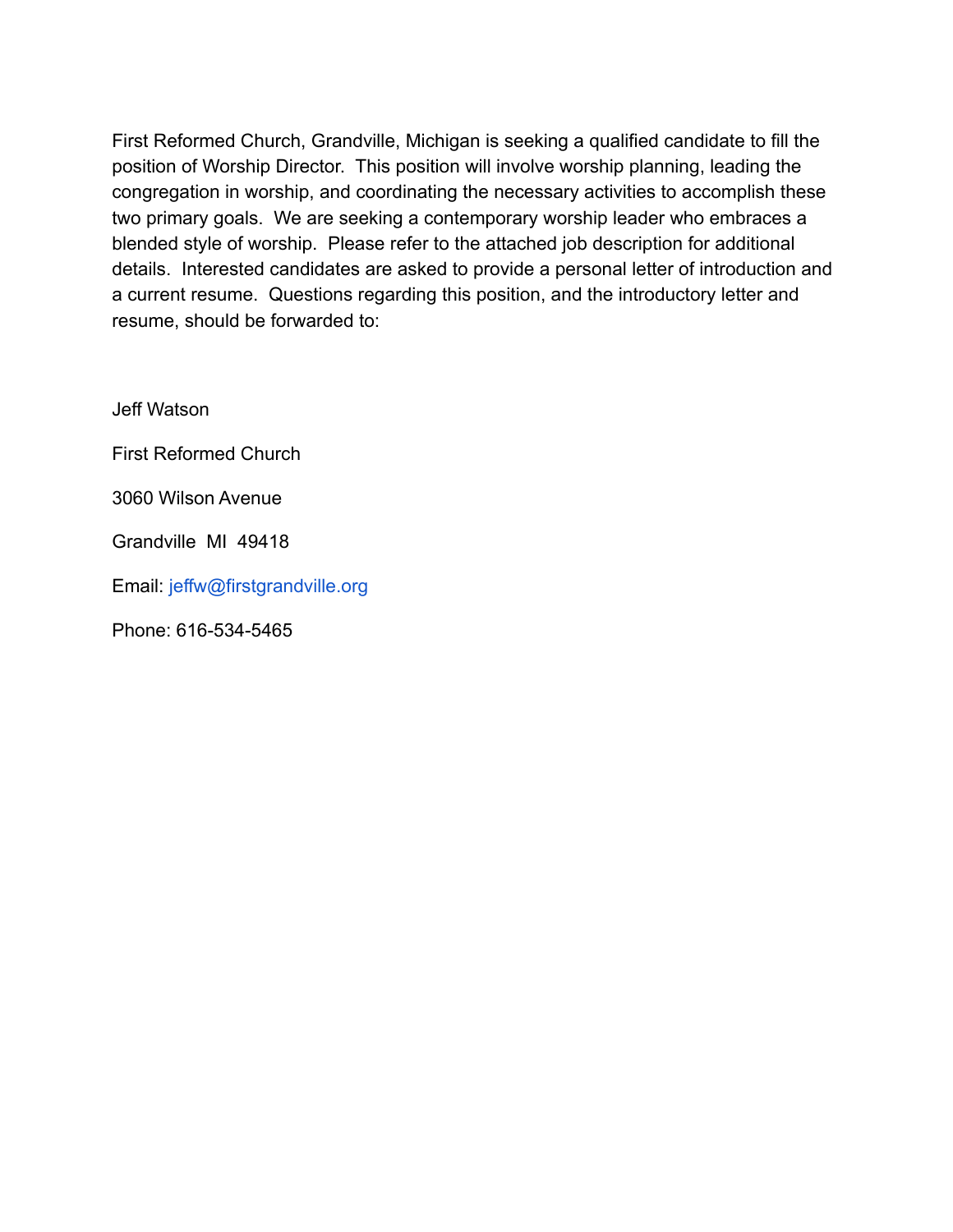Worship Director May 2022 Full-time

> We are a multi-generational congregation. We value highly our blended style of worship. Our desire is to expand our worship experience while at the same time continuing this blended style.

## 1. Worship Planning

a. Work with the Lead Pastor, musicians and other staff on the music selection for weekly services.

b. Work with the Lead Pastor and other staff to finalize the weekly order of worship and coordinate with all worship leaders including sound and video team. c. Create song power-points – produce slides with words and music where appropriate.

- d. Create the worship service portion of the bulletin each week. Create screen information and worship details.
- e. Provide, and be responsible for, all direction and oversight of the sound and technology team.
- f. Work with the Chancel Choir Director, Bell Choir Director, Youth Music Director and the Director of Children's Ministries to coordinate and plan for appropriate involvement of adults and youth in the regular worship services and special events.
- 2. Worship Leading
	- a. Lead the congregation in worship on Sunday morning or equip a praise team member to lead.
	- b. Lead and/or oversee mid-week and Sunday morning rehearsals.
	- c. Recruit praise team and develop talent.
- 3. Administrative/Other
	- a. Serve on Worship Council, and help plan creative and impactful special worship services (Ash Wednesday, Maundy Thursday, etc).
	- b. Assist the Worship Council in preparing the annual worship budget
	- c. Maintain, research and report records for copyrights for music and livestream/video OneLicense and CCLI
- d. Coordinate and schedule the maintenance and tuning of all musical instruments